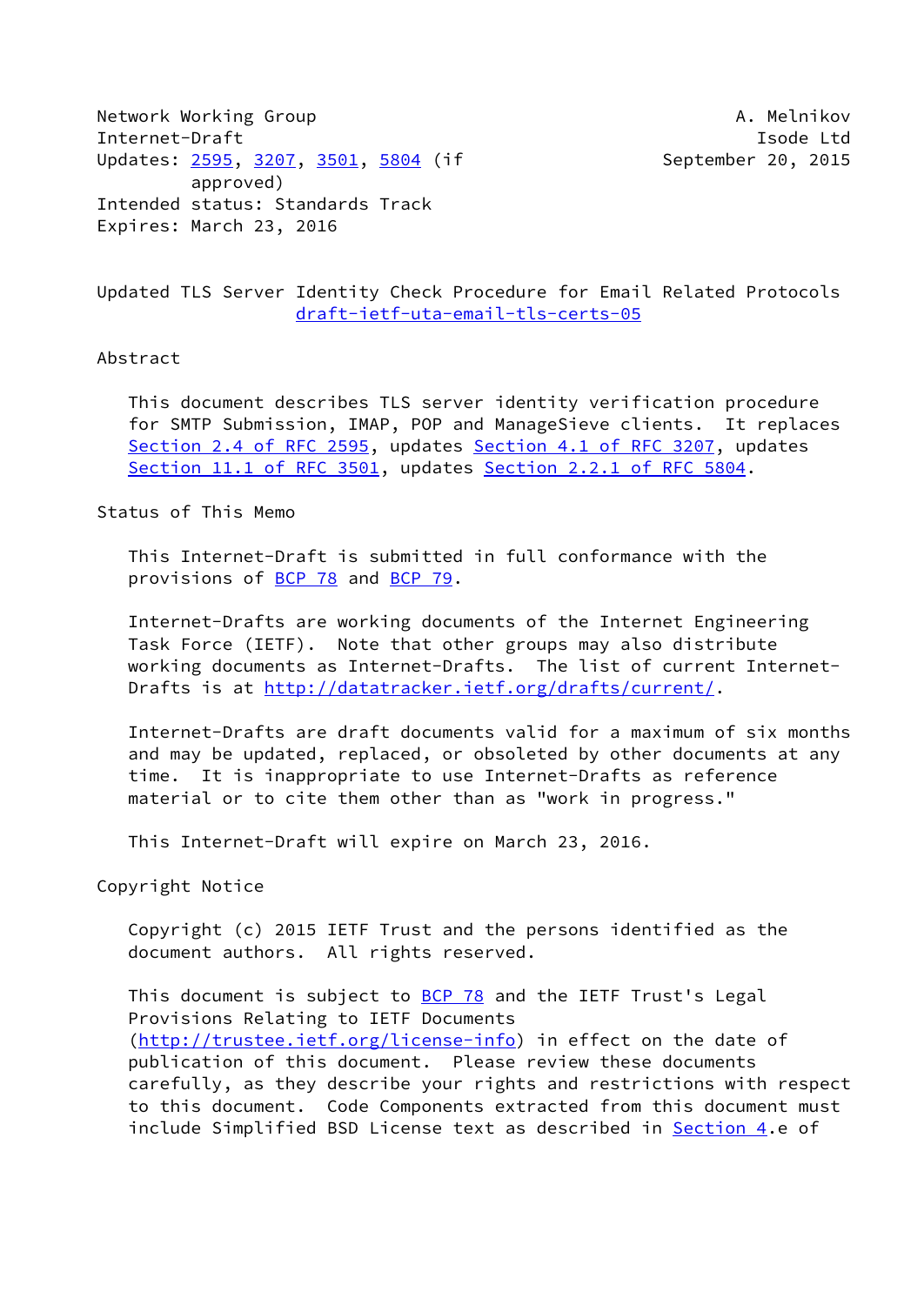<span id="page-1-1"></span>Internet-Draft TLS Server Identity Check for Email September 2015

 the Trust Legal Provisions and are provided without warranty as described in the Simplified BSD License.

Table of Contents

|    |                                                                 | $\overline{2}$  |
|----|-----------------------------------------------------------------|-----------------|
| 2. | Conventions Used in This Document                               | $\overline{3}$  |
| 3. | Email Server Certificate Verification Rules $\dots$ , $\dots$ , | $\overline{3}$  |
| 4. | Compliance Checklist for Certification Authorities              | $\overline{4}$  |
| 5. | Compliance Checklist for Mail Service Providers and             |                 |
|    | Certificate Signing Request generation tools $\dots \dots$      | $\overline{4}$  |
| 6. |                                                                 | $\overline{5}$  |
| 7. |                                                                 | $\underline{6}$ |
| 8. |                                                                 | $\underline{6}$ |
| 9. |                                                                 | $\underline{6}$ |
|    | Normative References<br>9.1.                                    | 6               |
|    | 9.2. Informative References                                     | $\overline{1}$  |
|    | Appendix A. Acknowledgements                                    | 9               |
|    | Appendix B. Changes since draft-ietf-uta-email-tls-certs-00     | 9               |
|    | Author's Address<br>.                                           | 9               |
|    |                                                                 |                 |

## <span id="page-1-0"></span>[1](#page-1-0). Introduction

 Use of TLS by SMTP Submission, IMAP, POP and ManageSieve clients is described in [\[RFC3207](https://datatracker.ietf.org/doc/pdf/rfc3207)], [\[RFC3501](https://datatracker.ietf.org/doc/pdf/rfc3501)], [[RFC2595\]](https://datatracker.ietf.org/doc/pdf/rfc2595) and [\[RFC5804](https://datatracker.ietf.org/doc/pdf/rfc5804)] respectively. Each of the documents describes slightly different rules for server certificate identity verification (or doesn't define any rules at all). In reality, email client and server developers implement many of these protocols at the same time, so it would be good to define modern and consistent rules for verifying email server identities using TLS.

 This document describes the updated TLS server identity verification procedure for SMTP Submission [[RFC6409](https://datatracker.ietf.org/doc/pdf/rfc6409)] [\[RFC3207](https://datatracker.ietf.org/doc/pdf/rfc3207)], IMAP [\[RFC3501](https://datatracker.ietf.org/doc/pdf/rfc3501)], POP [\[RFC1939](https://datatracker.ietf.org/doc/pdf/rfc1939)] and ManageSieve [[RFC5804](https://datatracker.ietf.org/doc/pdf/rfc5804)] clients. It replaces Section [2.4 of RFC 2595](https://datatracker.ietf.org/doc/pdf/rfc2595#section-2.4).

 Note that this document doesn't apply to use of TLS in MTA-to-MTA SMTP.

 The main goal of the document is to provide consistent TLS server identity verification procedure across multiple email related protocols. This should make it easier for Certification Authorities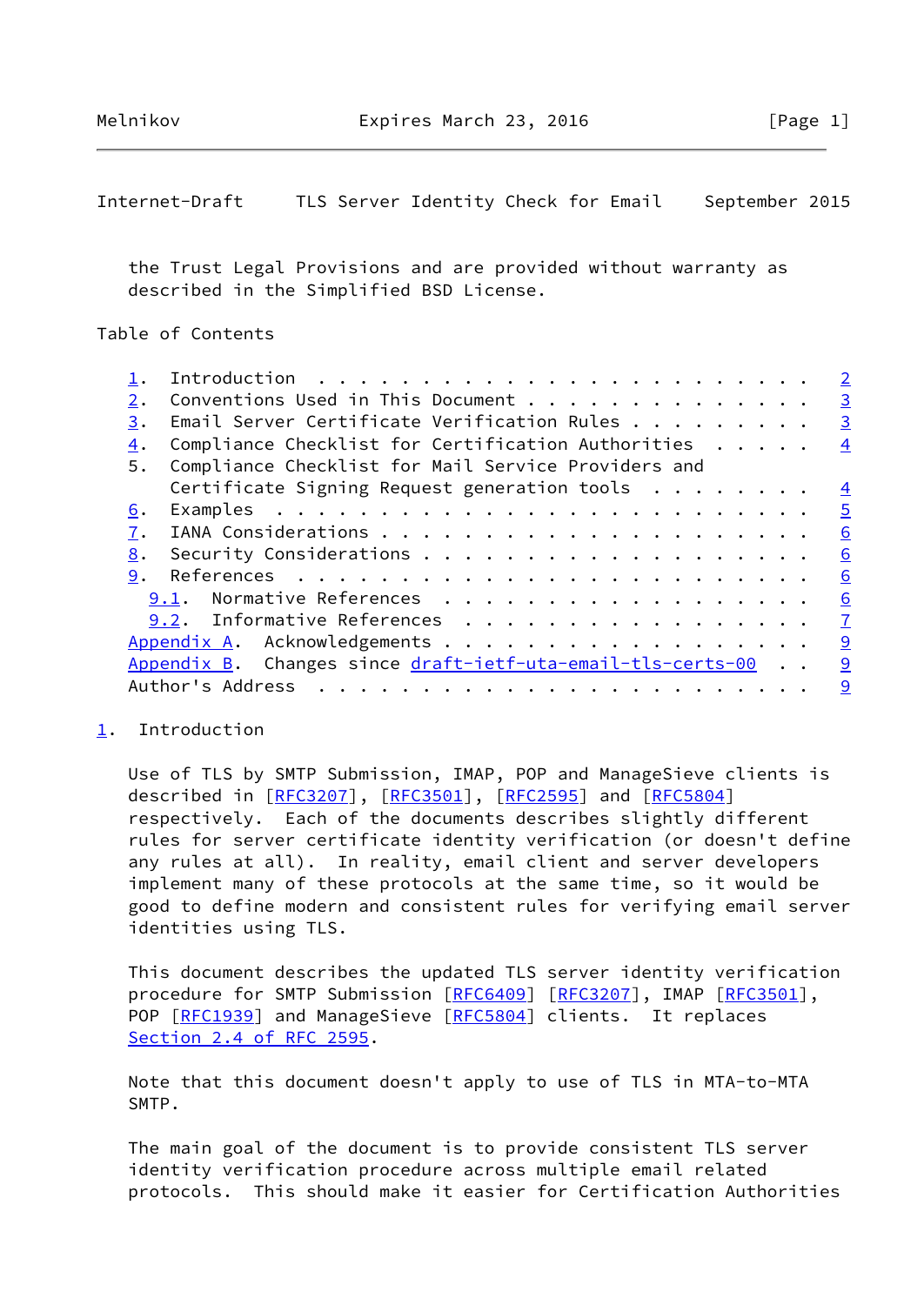and ISPs to deploy TLS for email use, and would enable email client developers to write more secure code.

Melnikov Expires March 23, 2016 [Page 2]

<span id="page-2-1"></span>Internet-Draft TLS Server Identity Check for Email September 2015

<span id="page-2-0"></span>[2](#page-2-0). Conventions Used in This Document

 The key words "MUST", "MUST NOT", "REQUIRED", "SHALL", "SHALL NOT", "SHOULD", "SHOULD NOT", "RECOMMENDED", "MAY", and "OPTIONAL" in this document are to be interpreted as described in [\[RFC2119](https://datatracker.ietf.org/doc/pdf/rfc2119)].

The following terms or concepts are used through the document:

- reference identifier: (as defined in [[RFC6125](https://datatracker.ietf.org/doc/pdf/rfc6125)]) One of the domain names associated by the email (i.e., an SMTP, IMAP, POP3 or ManageSieve) client with the destination email server and optionally an application service type for performing name checks on the server certificate. When name checks are applicable, at least one of the reference identifiers MUST match an [\[RFC6125](https://datatracker.ietf.org/doc/pdf/rfc6125)] DNS-ID or SRV-ID (or if none are present the [\[RFC6125](https://datatracker.ietf.org/doc/pdf/rfc6125)] CN-ID) of the server certificate.
- <span id="page-2-2"></span>[3](#page-2-2). Email Server Certificate Verification Rules

 During a TLS negotiation, an email client (i.e., an SMTP, IMAP, POP3 or ManageSieve client) MUST check its understanding of the server hostname against the server's identity as presented in the server Certificate message, in order to prevent man-in-the-middle attacks. Matching is performed according to the rules specified in **Section 6** of [RFC6125], including "certificate pinning" and the procedure on failure to match. The following inputs are used by the verification procedure used in [[RFC6125](https://datatracker.ietf.org/doc/pdf/rfc6125)]:

- 1. For DNS-ID and CN-ID identifier types the client MUST use one or more of the following as "reference identifiers": (a) the right hand side of the email address, (b) the hostname it used to open the connection (without CNAME canonicalization). The client MAY also use (c) a value securely derived from (a) or (b), such as using "secure" DNSSEC validated lookup.
- 2. When using email service discovery procedure specified in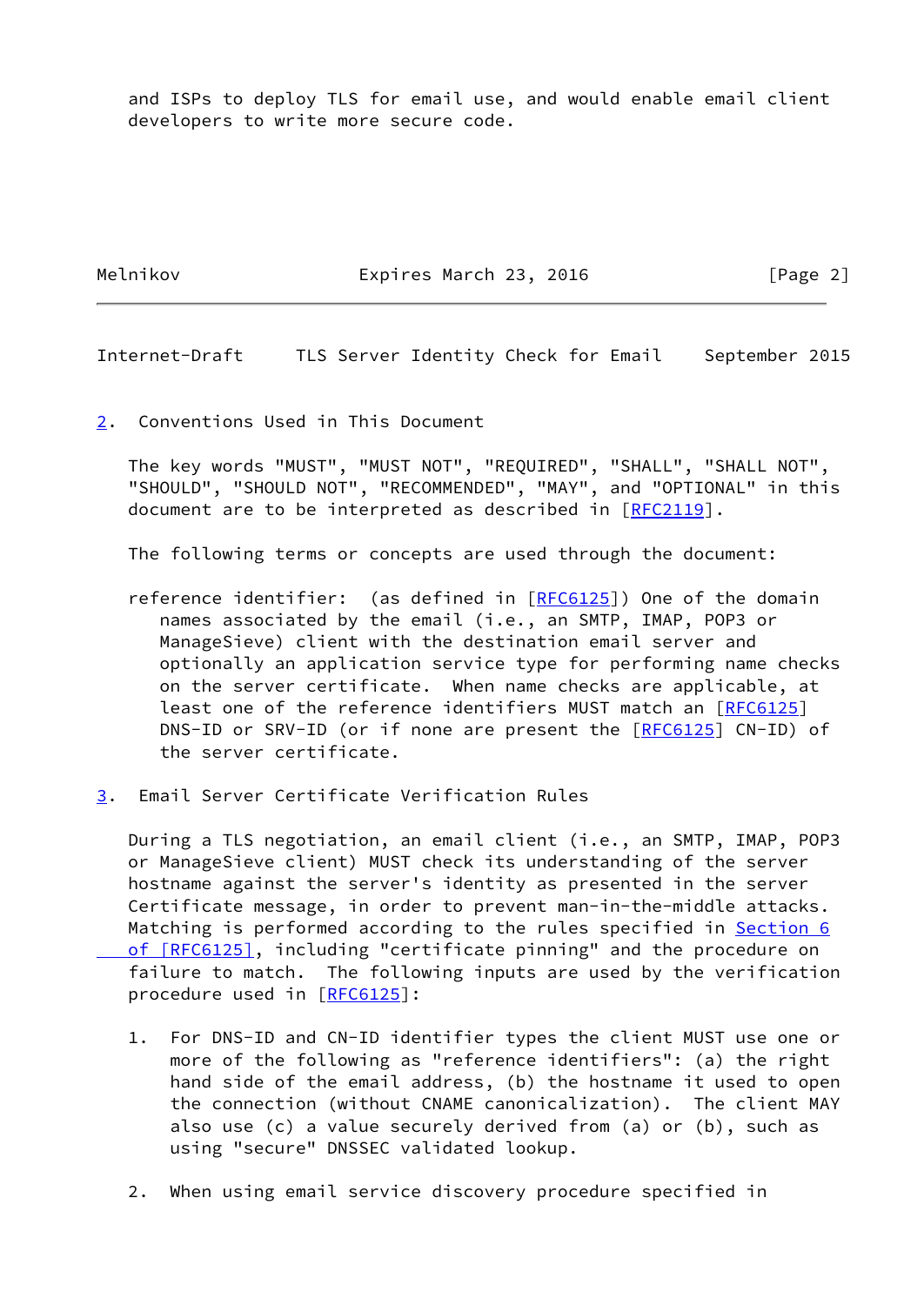[\[RFC6186](https://datatracker.ietf.org/doc/pdf/rfc6186)] the client MUST also use the right hand side of the email address as another "reference identifier" to compare against SRV-ID identifier in the server certificate.

 The rules and guidelines defined in [\[RFC6125](https://datatracker.ietf.org/doc/pdf/rfc6125)] apply to an email server certificates, with the following supplemental rules:

 1. Support for the DNS-ID identifier type (subjectAltName of dNSName type [\[RFC5280](https://datatracker.ietf.org/doc/pdf/rfc5280)]) is REQUIRED in Email client software implementations.

Melnikov **Expires March 23, 2016** [Page 3]

<span id="page-3-1"></span>Internet-Draft TLS Server Identity Check for Email September 2015

- 2. Support for the SRV-ID identifier type (subjectAltName of SRVName type [\[RFC4985](https://datatracker.ietf.org/doc/pdf/rfc4985)]) is REQUIRED for email client software implementations that support [\[RFC6186](https://datatracker.ietf.org/doc/pdf/rfc6186)]. List of SRV-ID types for email services is specified in [[RFC6186\]](https://datatracker.ietf.org/doc/pdf/rfc6186). For the ManageSieve protocol the service name "sieve" is used.
- 3. URI-ID identifier type (subjectAltName of uniformResourceIdentifier type [[RFC5280\]](https://datatracker.ietf.org/doc/pdf/rfc5280)) MUST NOT be used by clients for server verification, as URI-ID were not historically used for email.
- 4. For backward compatibility with deployed software CN-ID identifier type (CN attribute from the subject name, see [\[RFC6125](https://datatracker.ietf.org/doc/pdf/rfc6125)]) MAY be used for server identity verification.
- 5. Email protocols allow use of certain wilcards in identifiers presented by email servers. The "\*" wildcard character MAY be used as the left-most name component of DNS-ID or CN-ID in the certificate. For example, a DNS-ID of \*.example.com would match a.example.com, foo.example.com, etc. but would not match example.com. Note that the wildcard character MUST NOT be used as a fragment of the left-most name component (e.g., \*oo.example.com, f\*o.example.com, or foo\*.example.com).
- <span id="page-3-0"></span>[4](#page-3-0). Compliance Checklist for Certification Authorities
	- 1. CA MUST support issuance of server certificates with DNS-ID identifier type (subjectAltName of dNSName type [\[RFC5280](https://datatracker.ietf.org/doc/pdf/rfc5280)]).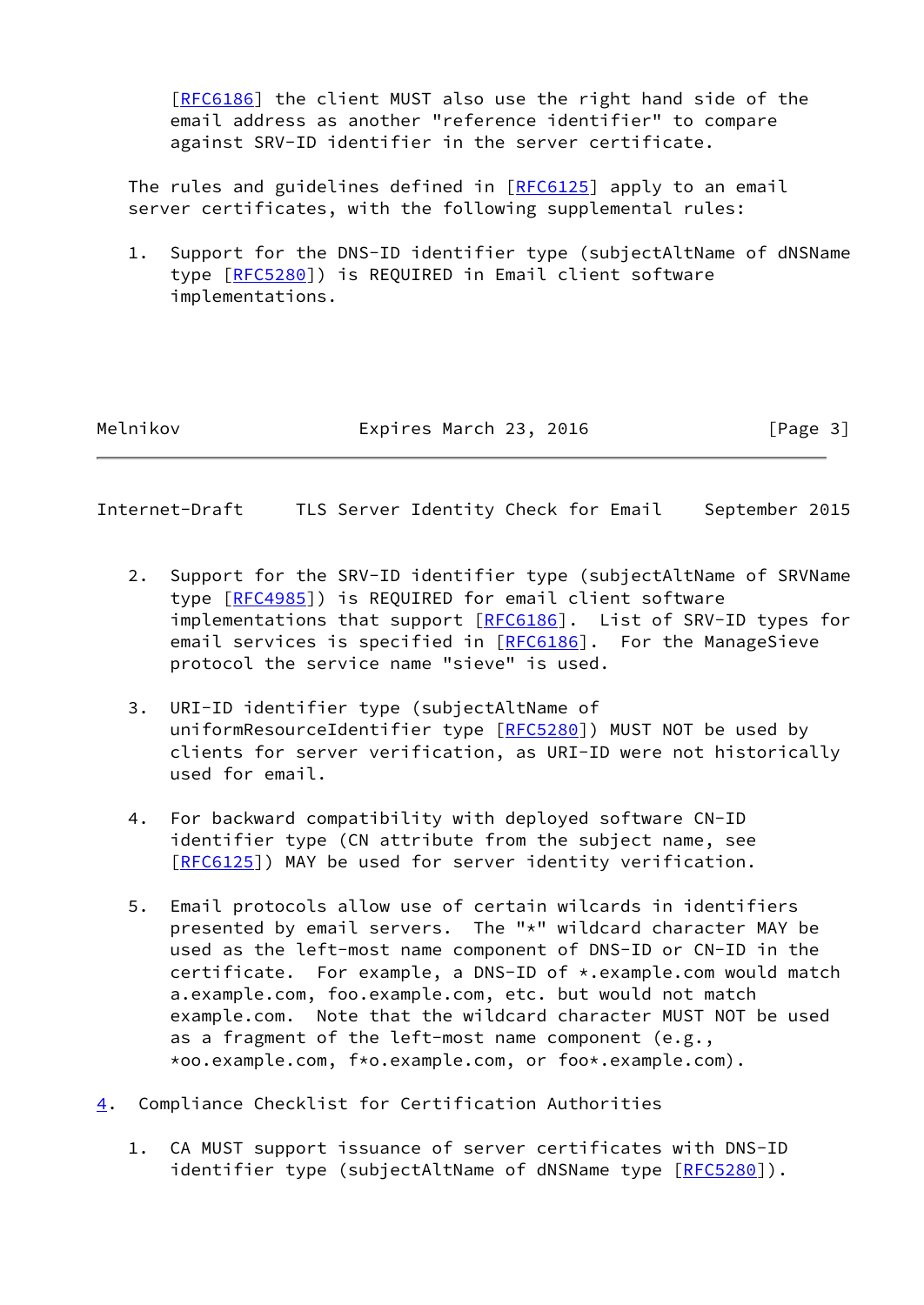- 2. CA MUST support issuance of server certificates with SRV-ID identifier type (subjectAltName of SRVName type [\[RFC4985](https://datatracker.ietf.org/doc/pdf/rfc4985)]) for each type of email service.
- 3. For backward compatibility with deployed client base, CA MUST support issuance of server certificates with CN-ID identifier type (CN attribute from the subject name, see [[RFC6125](https://datatracker.ietf.org/doc/pdf/rfc6125)]).
- 4. CA MAY allow "\*" (wildcard) as the left-most name component of DNS-ID or CN-ID in server certificates it issues.
- <span id="page-4-2"></span>[5](#page-4-2). Compliance Checklist for Mail Service Providers and Certificate Signing Request generation tools
	- 1. SHOULD include the DNS-ID identifier type (subjectAltName of dNSName type [\[RFC5280](https://datatracker.ietf.org/doc/pdf/rfc5280)]) in Certificate Signing Requests for both the right hand side of served email addresses, as well as for the host name where the email server(s) are running.

Melnikov **Expires March 23, 2016** [Page 4]

<span id="page-4-1"></span>Internet-Draft TLS Server Identity Check for Email September 2015

- 2. If the email services provided are discoverable using DNS SRV as specified in [\[RFC6186](https://datatracker.ietf.org/doc/pdf/rfc6186)], the Mail Service Provider MUST include the SRV-ID identifier type (subjectAltName of SRVName type [\[RFC4985](https://datatracker.ietf.org/doc/pdf/rfc4985)]) for each type of email service in Certificate Signing Requests.
- 3. SHOULD include CN-ID identifier type (CN attribute from the subject name, see  $[REG125]$  for the host name where the email server(s) is running in Certificate Signing Requests for backward compatibility with deployed email clients. (Note, a certificate can only include a single CN-ID, so if a mail service is running on multiple hosts, either each host has to use different certificate with its own CN-ID, a single certificate with multiple DNS-IDs, or a single certificate with wildcard in CN-ID can be used).
- 4. MAY include "\*" (wildcard) as the left-most name component of DNS-ID or CN-ID in Certificate Signing Requests.
- <span id="page-4-0"></span>[6](#page-4-0). Examples

Consider an IMAP-accessible email server which supports both IMAP and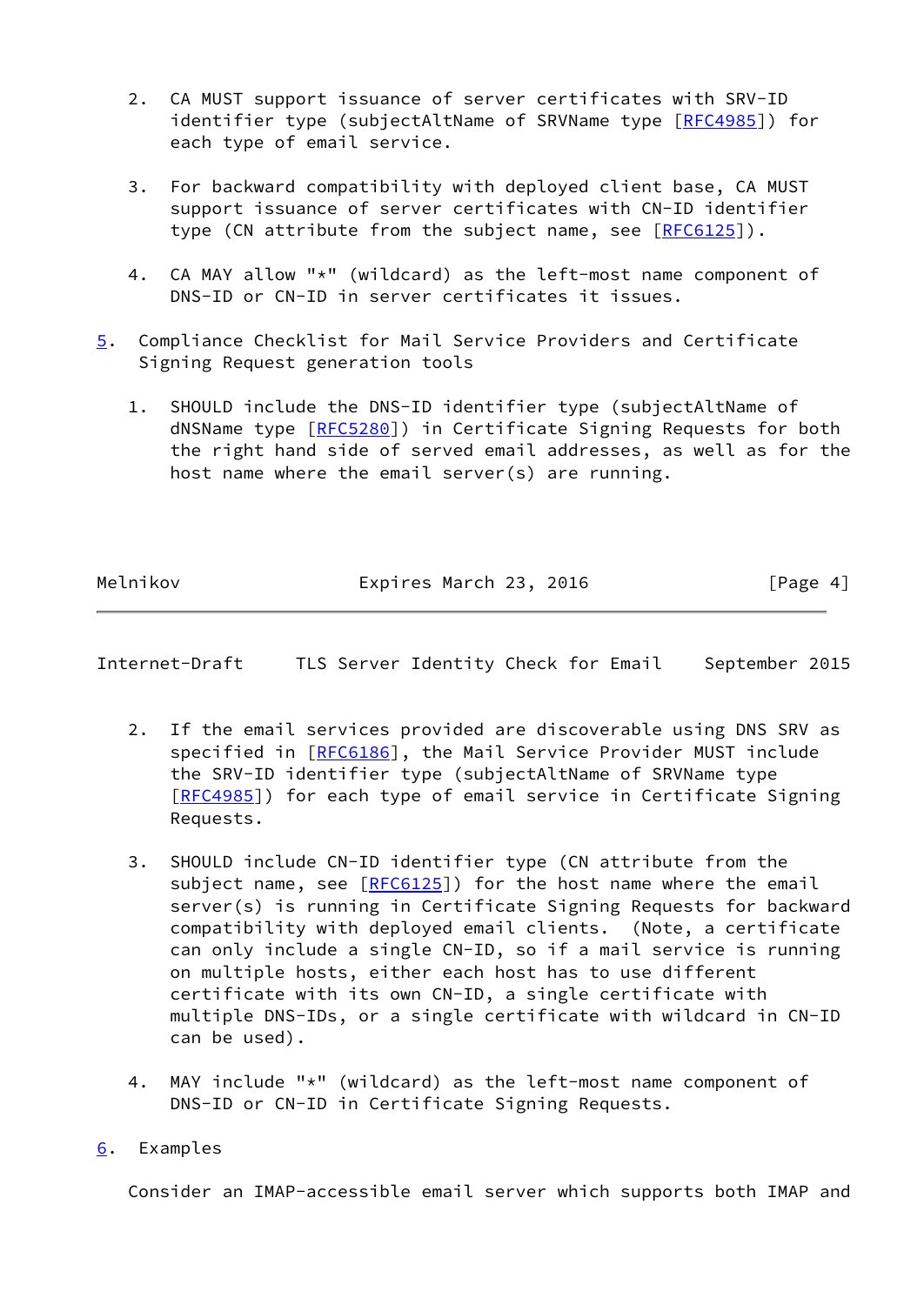IMAPS (IMAP-over-TLS) at the host "mail.example.net" servicing email addresses of the form "user@example.net". A certificate for this service needs to include DNS-IDs of "example.net" (because it is the right hand side of emails) and "mail.example.net" (this is what a user of this server enters manually, if not using [[RFC6186](https://datatracker.ietf.org/doc/pdf/rfc6186)]). It might also include CN-IDs of "mail.example.net" for backward compatibility with deployed infrastructure.

 Consider the IMAP-accessible email server from the previous paragraph which is additionally discoverable via DNS SRV lookups in domain "example.net" (DNS SRV records "\_imap.\_tcp.example.net" and "\_imaps.\_tcp.example.net"). In addition to DNS-ID/CN-ID identity types specified above, a certificate for this service also needs to include SRV-IDs of "\_imap.example.net" (when STARTTLS is used on the IMAP port) and "\_imaps.example.net" (when TLS is used on IMAPS port). See [\[RFC6186](https://datatracker.ietf.org/doc/pdf/rfc6186)] for more details. (Note that unlike DNS SRV there is no "\_tcp" component in SRV-IDs).

 Consider an SMTP Submission server at the host "submit.example.net" servicing email addresses of the form "user@example.net" and discoverable via DNS SRV lookups in domain "example.net" (DNS SRV records "\_submission.\_tcp.example.net"). A certificate for this service needs to include SRV-IDs of "\_submission.example.net" (see [\[RFC6186](https://datatracker.ietf.org/doc/pdf/rfc6186)]) along with DNS-IDs of "example.net" and "submit.example.net". It might also include CN-IDs of

Melnikov **Expires March 23, 2016** [Page 5]

<span id="page-5-0"></span>Internet-Draft TLS Server Identity Check for Email September 2015

 "submit.example.net" for backward compatibility with deployed infrastructure.

 Consider a host "mail.example.net" servicing email addresses of the form "user@example.net" and discoverable via DNS SRV lookups in domain "example.net", which runs SMTP Submission, IMAPS and POP3S (POP3-over-TLS) and ManageSieve services. Each of the servers can use their own certificate specific to their service (see examples above). Alternatively they can all share a single certificate that would include SRV-IDs of " submission.example.net", "\_imaps.example.net", "\_pop3s.example.net" and "\_sieve.example.net" along with DNS-IDs of "example.net" and "mail.example.net". It might also include CN-IDs of "mail.example.net" for backward compatibility with deployed infrastructure.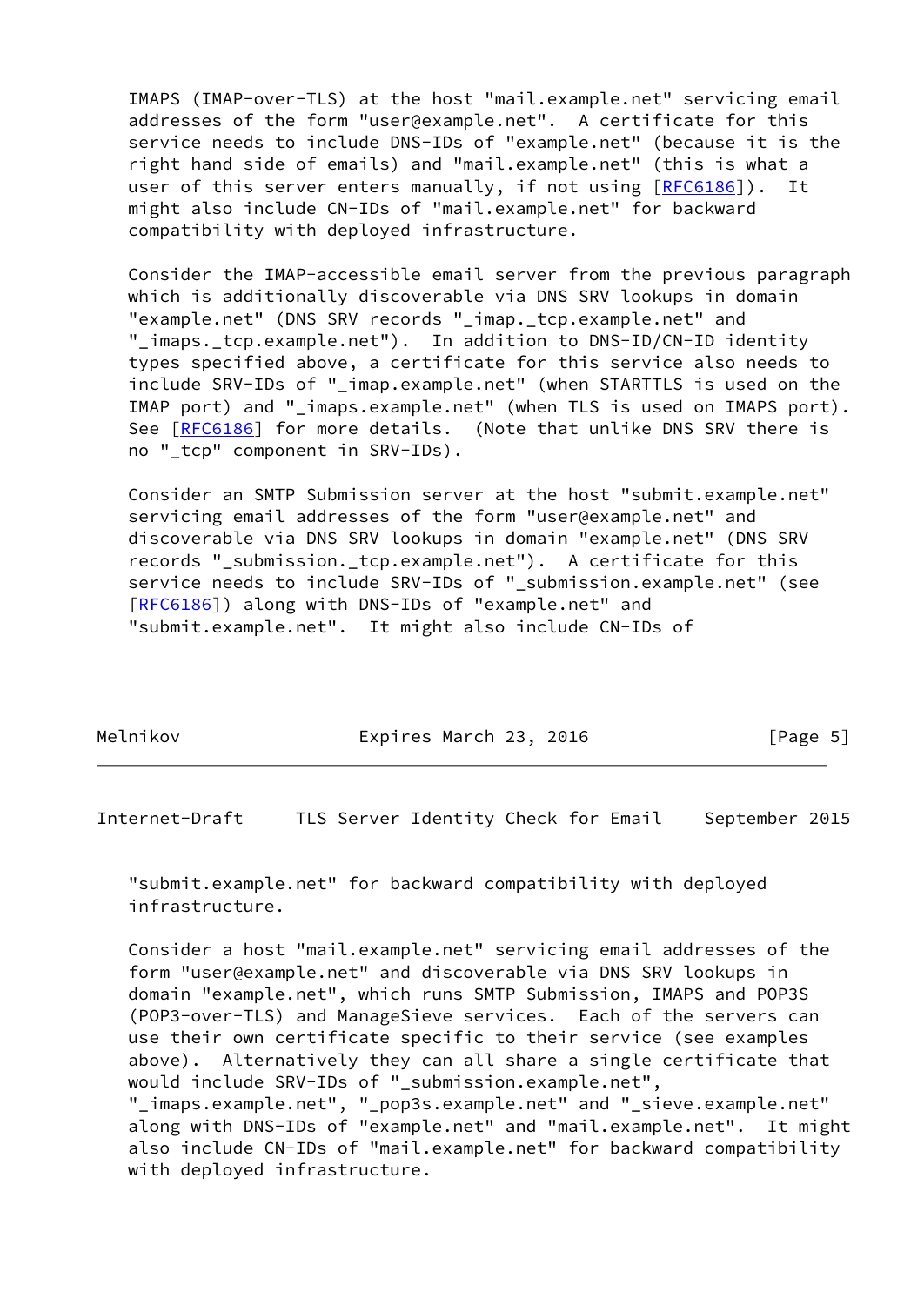## <span id="page-6-0"></span>[7](#page-6-0). IANA Considerations

This document doesn't require any action from IANA.

<span id="page-6-1"></span>[8](#page-6-1). Security Considerations

 The goal of this document is to improve interoperability and thus security of email clients wishing to access email servers over TLS protected email protocols, by specifying a consistent set of rules that email service providers, email client writers and Certification Authorities can use when creating server certificates.

 TLS Server Identity Check for Email relies on use of trustworthy DNS hostnames when constructing "reference identifiers" that are checked against an email server certificate. Such trustworthy names are either entered manually (for example if they are advertised on a Mail Service Provider's website), explicitly confirmed by the user (e.g. if they are a target of a DNS SRV lookup) or derived using a secure third party service (e.g. DNSSEC-protected SRV records which are verified by the client or trusted local resolver). Future work in this area might benefit from integration with DANE [[RFC6698\]](https://datatracker.ietf.org/doc/pdf/rfc6698), but it is not covered by this document.

- <span id="page-6-2"></span>[9](#page-6-2). References
- <span id="page-6-3"></span>[9.1](#page-6-3). Normative References
	- [RFC2119] Bradner, S., "Key words for use in RFCs to Indicate Requirement Levels", [BCP 14](https://datatracker.ietf.org/doc/pdf/bcp14), [RFC 2119](https://datatracker.ietf.org/doc/pdf/rfc2119), DOI 10.17487/RFC2119, March 1997, <<http://www.rfc-editor.org/info/rfc2119>>.

| Melnikov | Expires March 23, 2016 | [Page 6] |
|----------|------------------------|----------|
|          |                        |          |

- <span id="page-6-4"></span>Internet-Draft TLS Server Identity Check for Email September 2015
	- [RFC6409] Gellens, R. and J. Klensin, "Message Submission for Mail", STD 72, [RFC 6409,](https://datatracker.ietf.org/doc/pdf/rfc6409) DOI 10.17487/RFC6409, November 2011, <<http://www.rfc-editor.org/info/rfc6409>>.
	- [RFC3207] Hoffman, P., "SMTP Service Extension for Secure SMTP over Transport Layer Security", [RFC 3207](https://datatracker.ietf.org/doc/pdf/rfc3207), DOI 10.17487/RFC3207, February 2002, <<http://www.rfc-editor.org/info/rfc3207>>.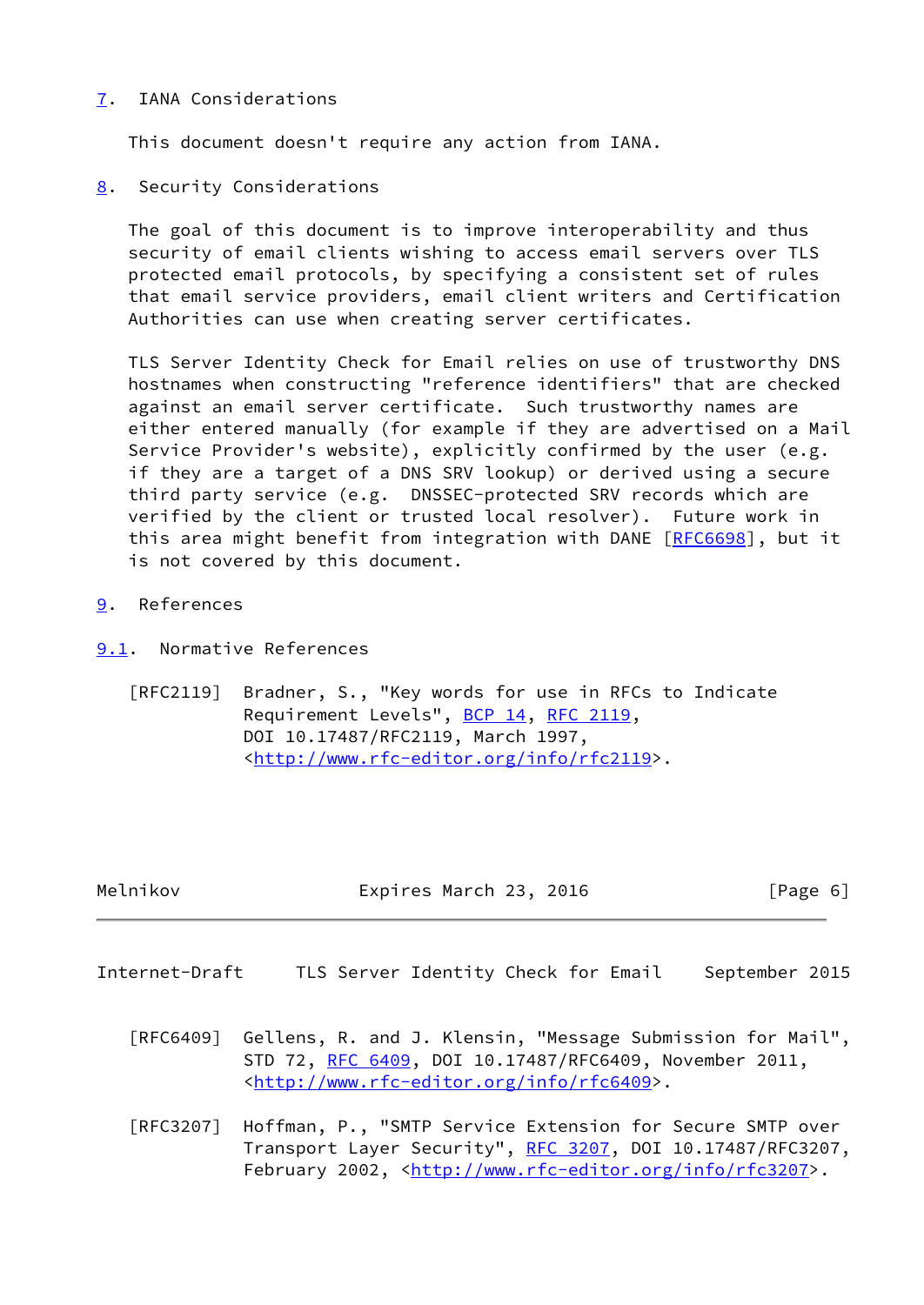- [RFC3501] Crispin, M., "INTERNET MESSAGE ACCESS PROTOCOL VERSION 4rev1", [RFC 3501,](https://datatracker.ietf.org/doc/pdf/rfc3501) DOI 10.17487/RFC3501, March 2003, <<http://www.rfc-editor.org/info/rfc3501>>.
- [RFC1939] Myers, J. and M. Rose, "Post Office Protocol Version 3", STD 53, [RFC 1939,](https://datatracker.ietf.org/doc/pdf/rfc1939) DOI 10.17487/RFC1939, May 1996, <<http://www.rfc-editor.org/info/rfc1939>>.
- [RFC5804] Melnikov, A., Ed. and T. Martin, "A Protocol for Remotely Managing Sieve Scripts", [RFC 5804,](https://datatracker.ietf.org/doc/pdf/rfc5804) DOI 10.17487/RFC5804, July 2010, <<http://www.rfc-editor.org/info/rfc5804>>.
- [RFC6125] Saint-Andre, P. and J. Hodges, "Representation and Verification of Domain-Based Application Service Identity within Internet Public Key Infrastructure Using X.509 (PKIX) Certificates in the Context of Transport Layer Security (TLS)", [RFC 6125,](https://datatracker.ietf.org/doc/pdf/rfc6125) DOI 10.17487/RFC6125, March 2011, [<http://www.rfc-editor.org/info/rfc6125](http://www.rfc-editor.org/info/rfc6125)>.
- [RFC5280] Cooper, D., Santesson, S., Farrell, S., Boeyen, S., Housley, R., and W. Polk, "Internet X.509 Public Key Infrastructure Certificate and Certificate Revocation List (CRL) Profile", [RFC 5280,](https://datatracker.ietf.org/doc/pdf/rfc5280) DOI 10.17487/RFC5280, May 2008, <<http://www.rfc-editor.org/info/rfc5280>>.
- [RFC4985] Santesson, S., "Internet X.509 Public Key Infrastructure Subject Alternative Name for Expression of Service Name", [RFC 4985,](https://datatracker.ietf.org/doc/pdf/rfc4985) DOI 10.17487/RFC4985, August 2007, <<http://www.rfc-editor.org/info/rfc4985>>.
- [RFC6186] Daboo, C., "Use of SRV Records for Locating Email Submission/Access Services", [RFC 6186](https://datatracker.ietf.org/doc/pdf/rfc6186), DOI 10.17487/RFC6186, March 2011, <<http://www.rfc-editor.org/info/rfc6186>>.

<span id="page-7-0"></span>[9.2](#page-7-0). Informative References

 [RFC2595] Newman, C., "Using TLS with IMAP, POP3 and ACAP", [RFC 2595,](https://datatracker.ietf.org/doc/pdf/rfc2595) DOI 10.17487/RFC2595, June 1999, <<http://www.rfc-editor.org/info/rfc2595>>.

| Melnikov | Expires March 23, 2016 | [Page 7] |  |
|----------|------------------------|----------|--|
|----------|------------------------|----------|--|

Internet-Draft TLS Server Identity Check for Email September 2015

[RFC6698] Hoffman, P. and J. Schlyter, "The DNS-Based Authentication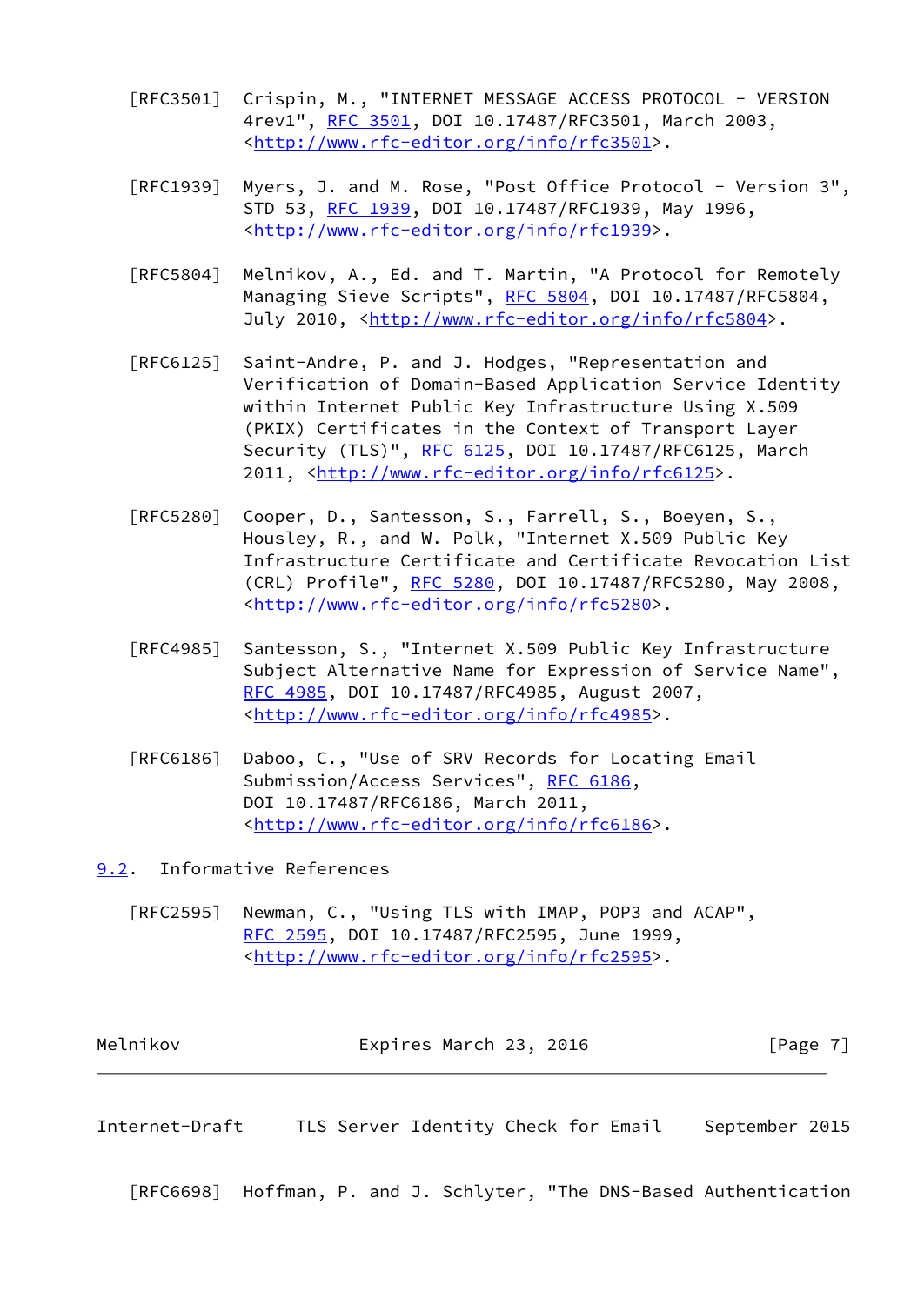of Named Entities (DANE) Transport Layer Security (TLS) Protocol: TLSA", [RFC 6698,](https://datatracker.ietf.org/doc/pdf/rfc6698) DOI 10.17487/RFC6698, August 2012, [<http://www.rfc-editor.org/info/rfc6698](http://www.rfc-editor.org/info/rfc6698)>.